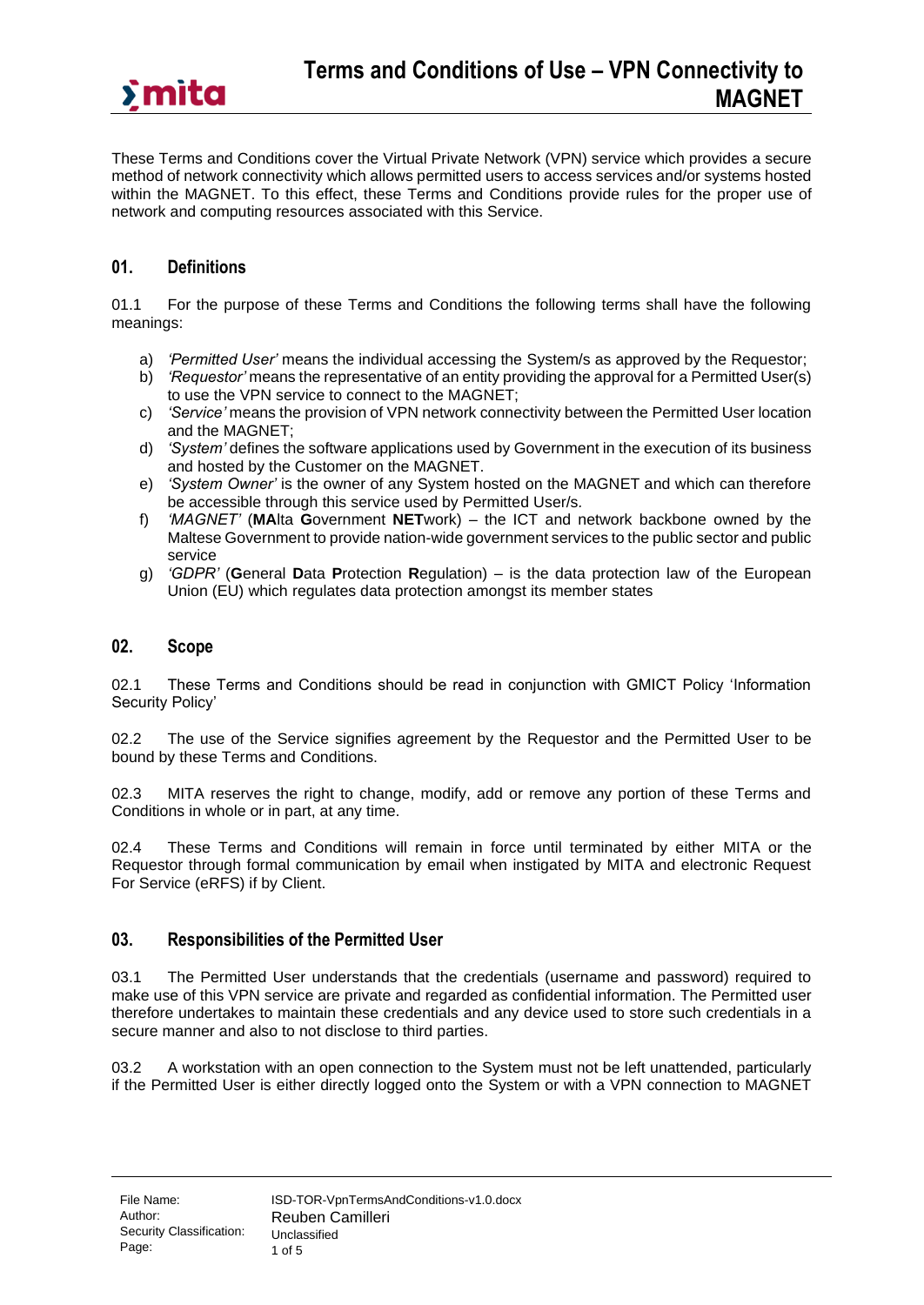established. Screen savers, workstation locking, or automatic logoff shall be used to prevent unauthorised use.

03.3 The Permitted User must not choose passwords with a pattern or sequence of characters which is predictable for any other person to recognise. Passwords should never be shared and/or disclosed to anyone or used in conjunction with password-remembering applications (such as caching of passwords)

03.4 The Permitted User is given VPN access rights upon requesting the service via an eRFS. The Permitted User is then responsible for the configuration and use of the most recent software necessary to effectively use this VPN Service from his/her workstation, either by:

- a) downloading the software from the URL given within the eRFS applies for computers not joined to CORP (like personal computers); or
- b) install it from the Windows Software Centre where the most recent version is made available automatically on all CORP-joined computers by MITA
- 03.5 The Permitted User shall:
	- a) not store any data owned or processed by the Government of Malta on any equipment that is used to access the System; and/or
	- b) not copy or extract any data owned or processed by the Government of Malta outside the System; and/or
	- c) In the event that, the Service is no longer being used, ensure that:
		- i. any residual data which in some way appertains to the System is disposed of in a proper and orderly manner

# **04. Responsibilities of the Requestor**

- 04.1 The Requestor:
	- a) confirms that access to MAGNET by the Permitted User is necessary in order to access Systems which are hosted on MAGNET;
	- b) confirms that the Permitted User is authorised to use the Service in his/her capacity as an employee or as a service provider requiring access to the System.
	- c) understands that access given to a System on a Corporate basis is also allowed over all VPN profiles
	- d) understands that access given to a System on an Organisation-specific basis is also allowed over the same Organisation VPN profile

04.2 Ensure that approvals are sought from System Owner when requesting access to Systems through this Service.

04.3 The Requestor shall immediately inform MITA by logging an eRFS if the Permitted User does not require or is no longer authorised to access the System.

## **05. Responsibilities of the System Owner**

05.1 The System Owner is responsible for the security of his/her own system and data/information stored within it. MITA shall not be held liable for any harm to the System and/or data/information stored within, resulting from the use of the Service to use the System/s and/or of the System/s itself.

05.2 The System Owner shall assess all Requestor's requests for access to Systems before providing approvals to Requestor.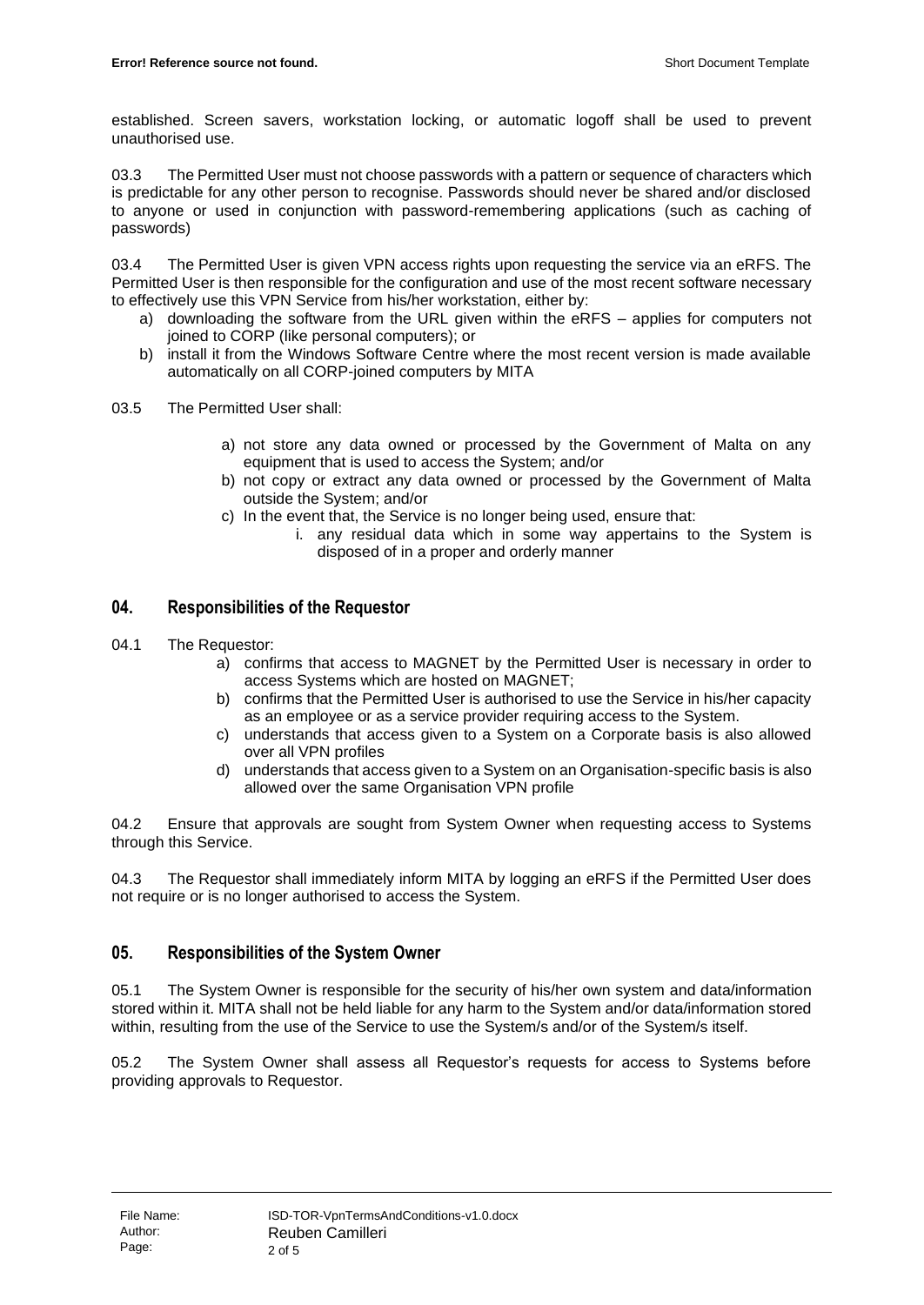#### **06. The Service**

06.1 MITA provides access to Systems through this service as indicated in the eRFS which is considered as a form of approval from Requestor and/or System Owner to provide/configure such access.

#### **06.2 Suspension / Termination of the Service**

06.2.1 MITA reserves the right to refuse or terminate access to the Service if the Requestor or the Permitted User is in breach of these Terms and Conditions.

06.2.2 If a workstation within the control of the Permitted User is infected by malware and/or other malicious software and leads to performance degradation on the MAGNET and/or the Permitted User utilizes the Service in such a way that is detrimental to other users and/or MAGNET, MITA reserves the right to disable the Service temporarily.

06.2.3 The Requestor or the Permitted User acknowledges that in the event of security attacks originating from or using the network or components thereof of the Permitted Use as a vector, MITA will reserve the right to disconnect the Service from the MAGNET.

#### **06.3 Liability and Disclaimer**

06.3.1 Except as otherwise set forth in these Terms and Conditions, MITA gives no warranties, nor makes any representations, express or implied with respect to the Service and, without limiting the generality of the foregoing, all implied warranties of satisfactory quality or fitness for a particular purpose are hereby expressly excluded.

06.3.2 The Permitted User will be responsible for the use of the Service and will indemnify and hold harmless MITA from and against any and all losses and damages incurred by MITA caused by, or in any way connected with the unauthorised use of the Service by the Permitted User or any breach of these Terms and Conditions or any negligent or wrongful act of the Permitted User.

06.3.3 MITA will not be held liable for any losses, or expenses of whatever nature, resulting from the unavailability of the Service at any time.

06.3.4 Neither party will be liable for any failure to perform its obligations if such failure results from any act of God or other cause beyond such party's reasonable control (including, without limitation, any mechanical, electronic or communications failure) which prevents such party from transmitting or receiving any information.

06.3.5 MITA will not have any responsibility for ensuring the protection of third-party data/information. The third party shall be entirely responsible for providing the appropriate security measures to ensure protection of its private internal network and data/information.

## **06.4 Confidentiality**

06.4.1 Each party agrees that it will not use in any way for its own account, nor disclose to any third party, any confidential information revealed to it by the other party.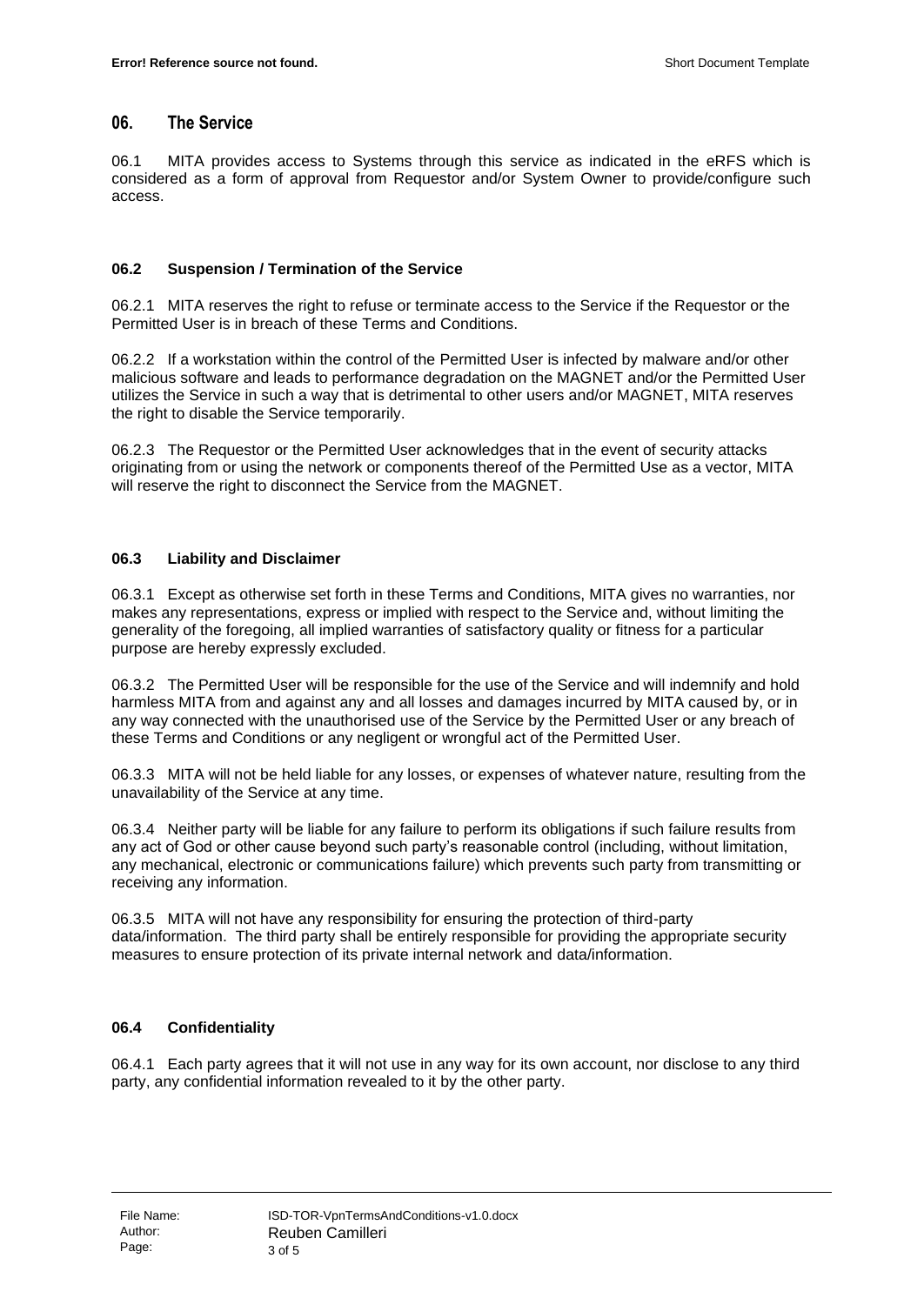#### **06.5 Monitoring and Audit of Network Connections**

06.5.1 The Permitted User acknowledges that security and operational logs of the access login to the Service will be maintained by MITA.

## **07. Data Protection**

07.1 The Permitted User/s is required to abide by the General Data Protection Regulation (EU) 2016/679 (GDPR) and the Data Protection Act (Cap 586) when accessing and/or use data stored on the Systems being accessed.

07.2 MITA shall not be held liable by Permitted User for any harm and/or damages to the Service or System caused by the misuse, be it direct or indirect, of the Service and/or System and including inappropriate use and/or disclosing Government data as regulated by the General Data Protection Regulation (EU) 2016/679 (GDPR) and the Data Protection Act (Cap 586).

The General Data Protection Regulation (EU) 2016/679 (GDPR) and the Data Protection Act (Cap 586) regulate the processing of personal data whether held electronically or in manual form. MITA is set to fully comply with the Data Protection Principles as set out in such data protection legislation.

MITA collects and processes information to carry out its obligations in accordance with present legislation. All data is collected and processed in accordance with Data Protection Legislation.

The GDPR establishes a formal procedure for dealing with data subject access requests. MITA as the leading data Processor on behalf of the Government for Malta data subjects have the right to access any personal information kept about them by the MITA, either on computer or in manual files. Requests for access to personal information by data subjects are to be made in writing and sent to the DPO within their respective Ministry.